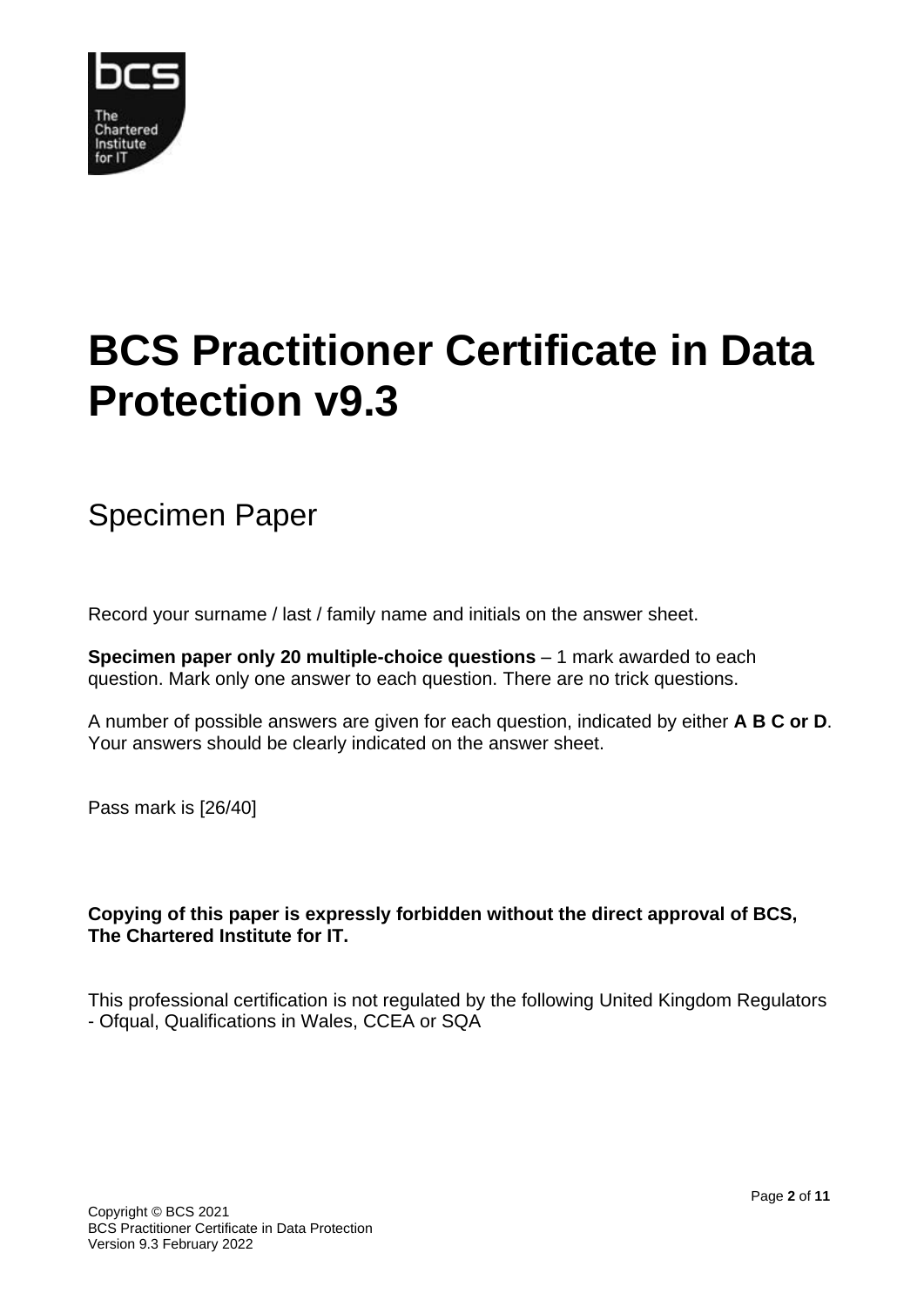- **1** Which of the following statements relating to the Human Rights Act is CORRECT?
- **A** The right to respect a private home and family life is an absolute right.
- **B** The right to freedom of expression is an absolute right.
- **C** The state can infringe on a person's rights in certain prescribed circumstances.
- **D** The state cannot infringe on a person's rights and an impact assessment is required to ensure this remains the case.
- **2** With reference to the definitions contained in the GDPR, what statement **BEST** describes the type of data used by fingerprint scanning software?
- **A** It is genetic data as it recognises the special characteristics of an individual's biology in order to identify a person.
- **B** It is biometric data as it processes the physical characteristics of an individual in order to identify a person.
- **C** It is biometric data as it processes the behavioural characteristics of an individual in order to identify a person.
- **D** It is not genetic data or biometric data as it does not process behavioural characteristics.
- **3** A public authority funds mandatory training sessions for its staff on information security. A database has been set up to record attendance at the scheduled training sessions. As Data Protection Officer, you have been asked to advise on the most appropriate lawful basis for processing.

Which of the below would be **MOST** suitable under the circumstances?

- **A** It is likely that they should rely on the lawful basis of consent, and should ask each member of staff for their consent to use their information in the database.
- **B** It is likely that they can rely on the lawful basis of public interest task as they are a public authority.
- **C** It is likely that they can rely on the lawful basis of legitimate interests as the authority needs to store details of staff who have been trained as a legitimate interest.
- **D** It is likely that they can rely on the lawful basis of contract, as employees are bound by contracts of employment.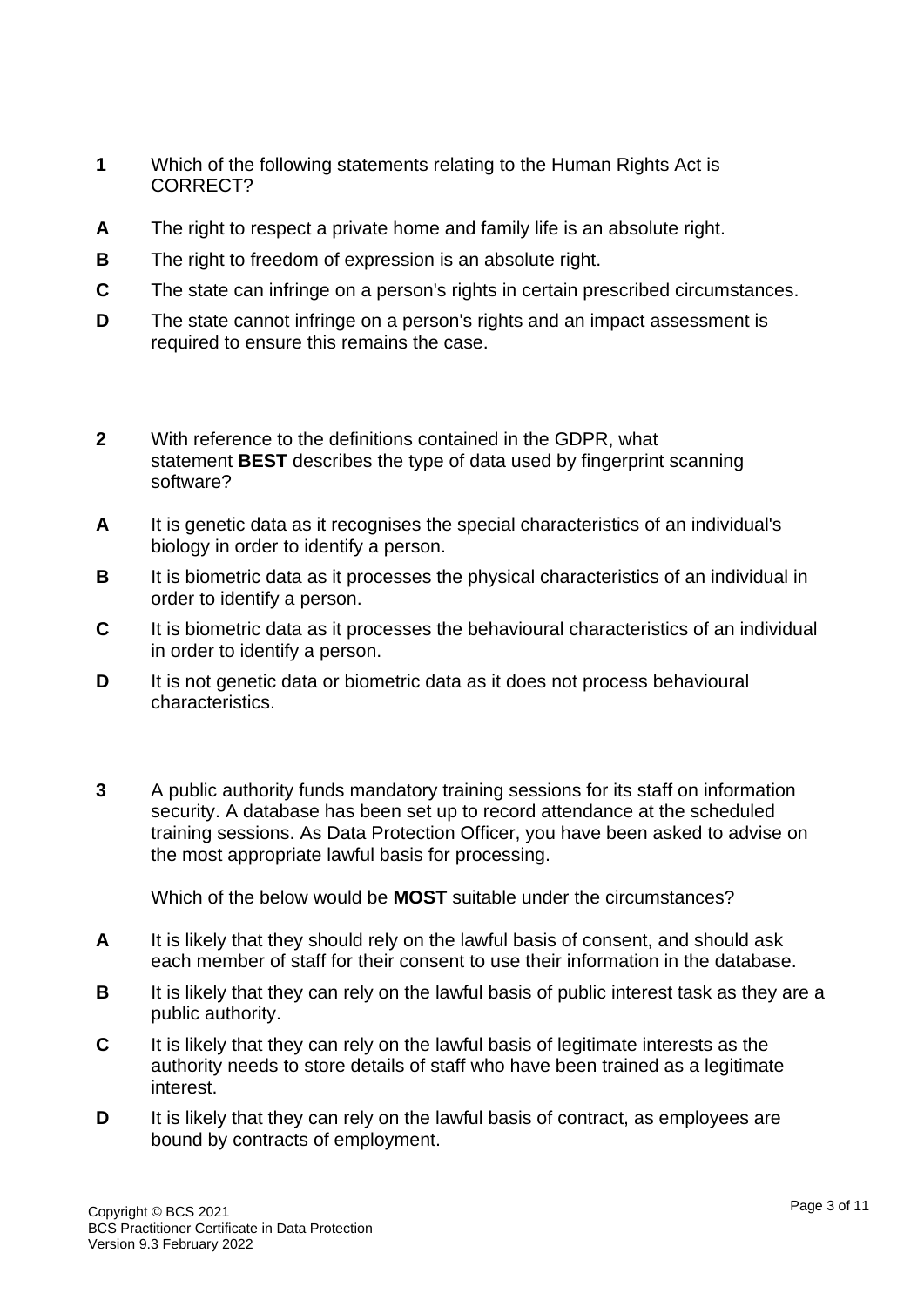**4** Article 5(2) of the GDPR states:

"The controller shall be responsible for, and be able to demonstrate compliance with [the data protection principles]"

Which of the following does this refer to?

- **A** The Accountability Principle.
- **B** Data Protection by Design and Default.
- **C** Data Protection Impact Assessments.
- **D** Information Audits.
- **5** Which of the following is INCORRECT in relation to the purpose of a Data Protection Impact Assessment?
- **A** To consider both the likelihood and the severity of any impact on individuals.
- **B** To eliminate all data protection risks.
- **C** To mitigate data protection risks.
- **D** To identify data protection risks.
- **6** Which of the following items is **NOT** required to be contained within the record of processing activities as set out in the GDPR?
- **A** Details of staff training.
- **B** Details of data processing.
- **C** Details of the Data Subjects.
- **D** The purpose of processing.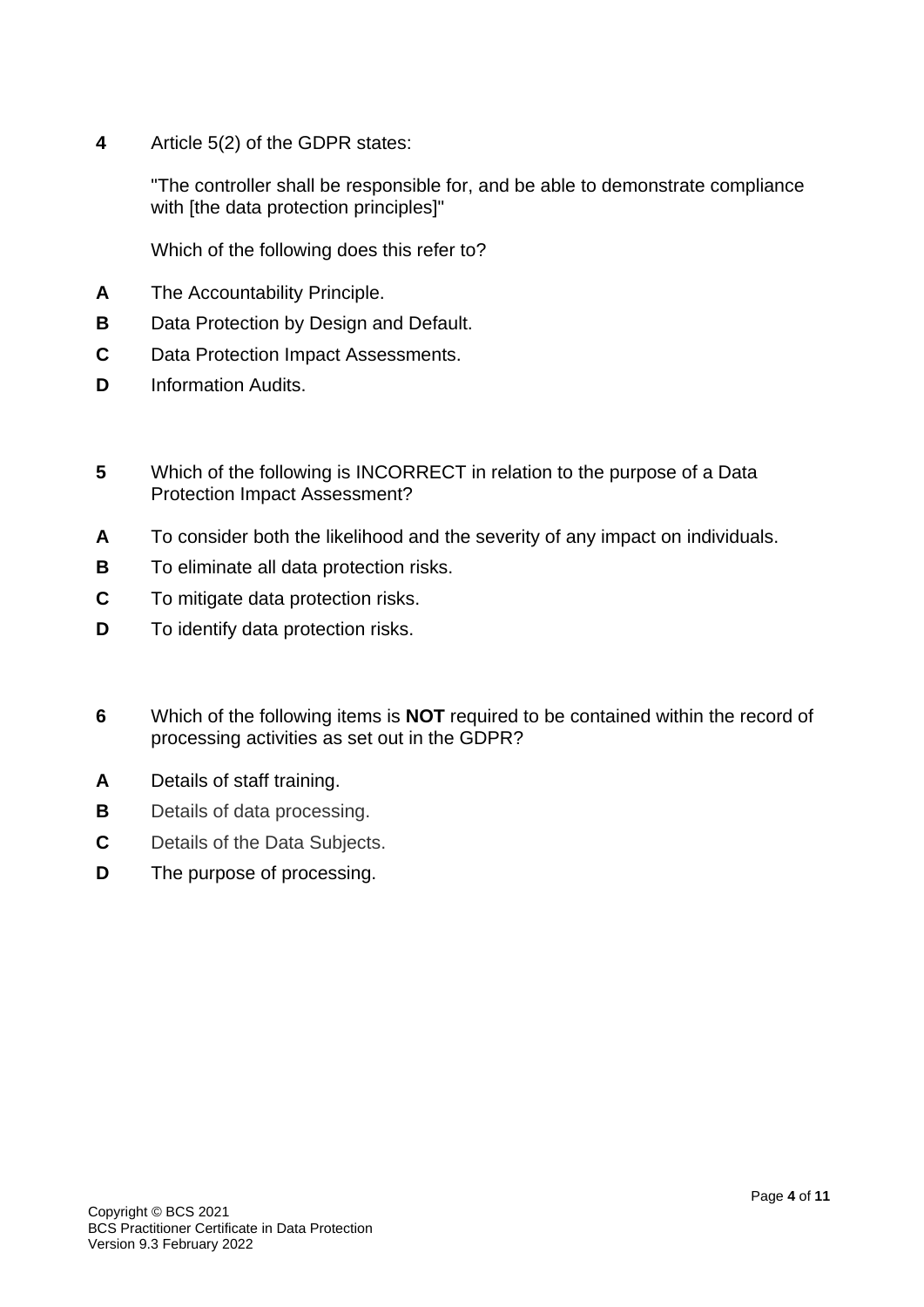- **7** Of the following, which does **NOT** illustrate the privacy by design and default approach?
- **A** Ensuring that Data Protection Impact Assessments consider all of the risks from the start of the project.
- **B** Ensuring that appropriate technical and organisational measures such as data minimisation or pseudonymisation are put in place.
- **C** Ensuring that where consent is withdrawn, another lawful basis can be applied if the processing is to continue.
- **D** Using an agreed certification methods to provide assurances that appropriate safeguards have been put in place to protect personal data.
- **8** Which of the following is **NOT** an obligation of the processor when processing the Personal Data on behalf of the controller?
- **A** Keeping a record of processing activities.
- **B** Keeping personal data secure.
- **C** Assisting the controller in completing Data Protection Impact Assessments.
- **D** Determining the purpose of the processing.
- **9** From the following list, what information must be included in a Controller Processor Agreement as specified by Article 28 GDPR?
	- A. The subject-matter and duration of the processing
	- B. The nature and purpose of the processing
	- C. The type of personal data and categories of data subjects
	- D. Details of the processor's staff who will have access to the personal data
	- E. Obligations and rights of the controller.
- **A** A, B, C, and D
- **B** A, C, D, and E
- **C** A, B, D, and E
- **D** A, B, C, and E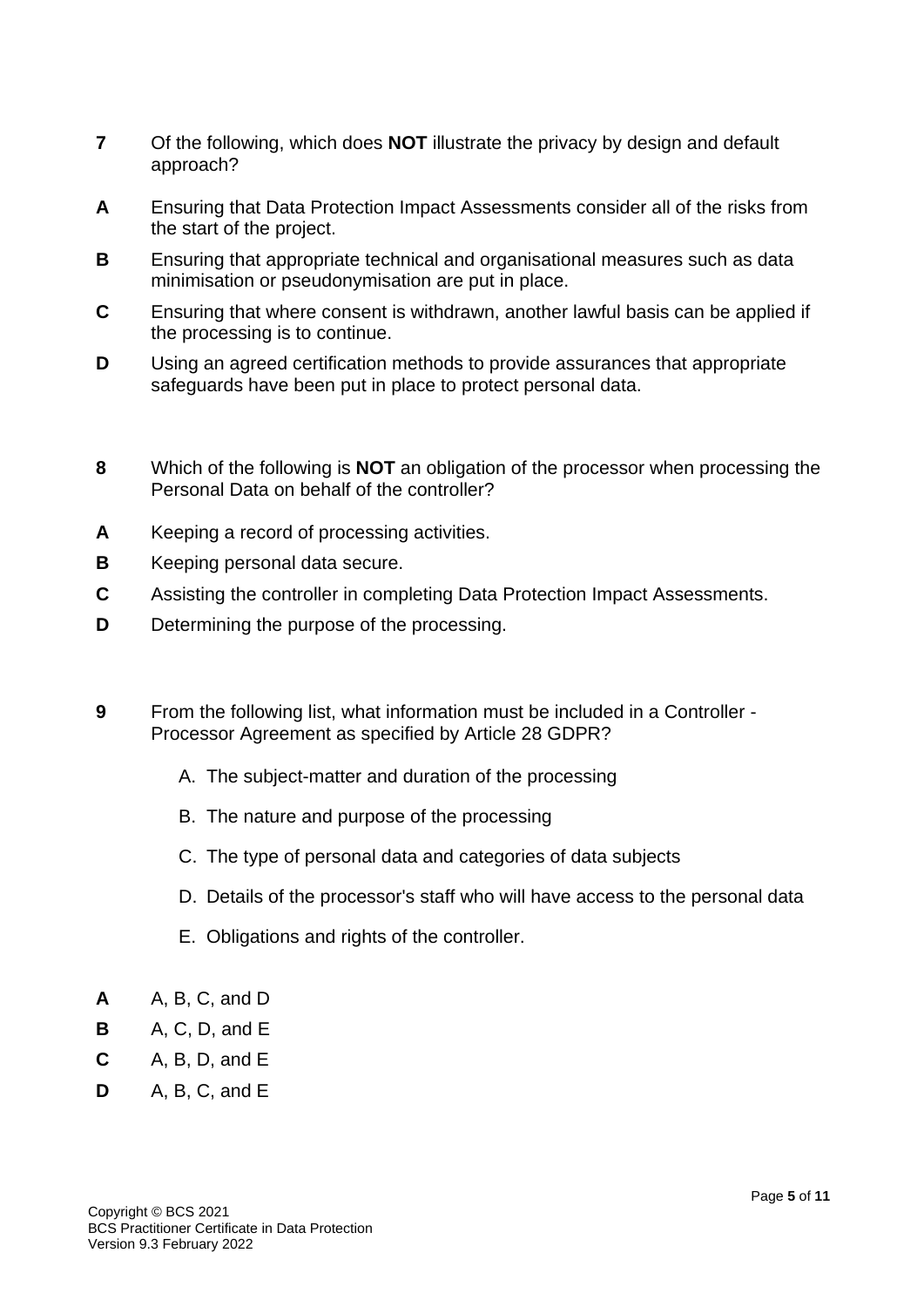- **10** The *Schrems II* case invalidated the Privacy Shield transfer mechanism between the EU and the USA. Which **ONE** of the following statements is **correct** following this decision of the CJEU?
- **A** Data transfers can still happen as long as the data is encrypted when processed.
- **B** Data transfers can still happen if the DPOs of both entities agree.
- **C** Data transfers can still happen if an alternative mechanism is used, such as SCCs or BCRs.
- **D** Data transfers cannot go ahead until the European Commission and the US Department of Justice agree an alternative mechanism.
- **11** A government department processes personal data in connection with a legal obligation and relies on the Article 6 legal basis of 'Legal Obligation'. Following a recent subject access request, a member of the public notes that their date of birth is incorrect on the record. They write to the department explaining this and insist that they erase all data held about them in accordance with the right to erasure.

What advice is appropriate?

- **A** They need not do anything. There is a legal obligation to collect the information and they do not need to correct the record.
- **B** They should erase all records relating to the individual as soon as possible.
- **C** The should correct the record and inform the individual that the right to erasure doesn't apply.
- **D** They should inform the individual that they would need to formally complain as individual rights do not apply to this information.
- **12** Of the following statements, which **MOST ACCURATELY** describes the role of the Information Commissioner's Office in relation to data protection legislation?
- **A** A non-departmental public body that reports directly to the United Kingdom Parliament as an independent regulatory office.
- **B** An independent regulatory office, established by the European Commission, and reporting directly to the European Parliament.
- **C** A public body, led by an Information Commissioner, answerable directly to government ministers to create data protection legislation.
- **D** A government regulator, answerable only to the Prime Minister of the United Kingdom.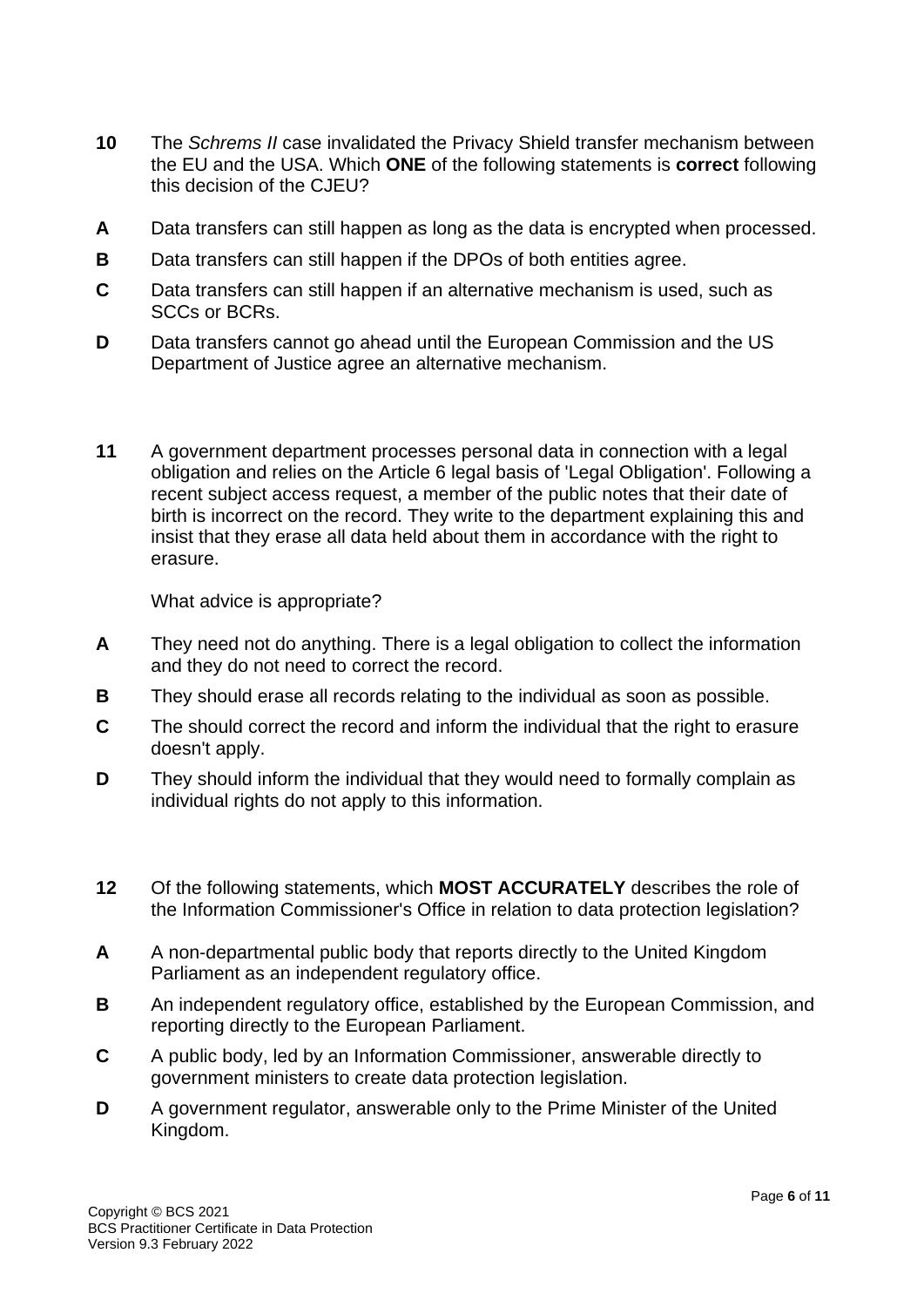- **13** Which of the following responsibilities does the Information Commissioner's Office **NOT** have?
- **A** Enforcing the General Data Protection Regulation.
- **B** Conducting data protection audits.
- **C** Undertaking Data Protection Impact Assessments for controllers.
- **D** Issuing monetary penalties for data protection breaches.
- **14** Which of the following is most likely **NOT** to be a personal data breach?
- **A** The theft of an attendance register from a school.
- **B** The loss of a draft public information leaflet on a train.
- **C** Sending blood test results to the wrong address.
- **D** The accidental destruction of a patient's medical record.
- **15** With reference to the following statement, which of the below endings is INCORRECT?

"In appropriate circumstances, the Information Commissioner may:

- **A** Instigate criminal proceedings under data protection legislation.
- **B** Instigate criminal proceedings under the Computer Misuse Act.
- **C** Establish the liability of a Controller and / or Processor.
- **D** Order a Controller to compensate a Data Subject.
- **16** Which of the following statements is INCORRECT in relation to the lawful basis for processing when offering online services to children?
- **A** To rely on consent for an information society service, a child must be over the age of 13.
- **B** A different lawful basis to consent can be relied on.
- **C** The parent or guardian must consent on behalf of any child.
- **D** In general, if you are relying on consent as a lawful basis, the child must be competent to give their consent.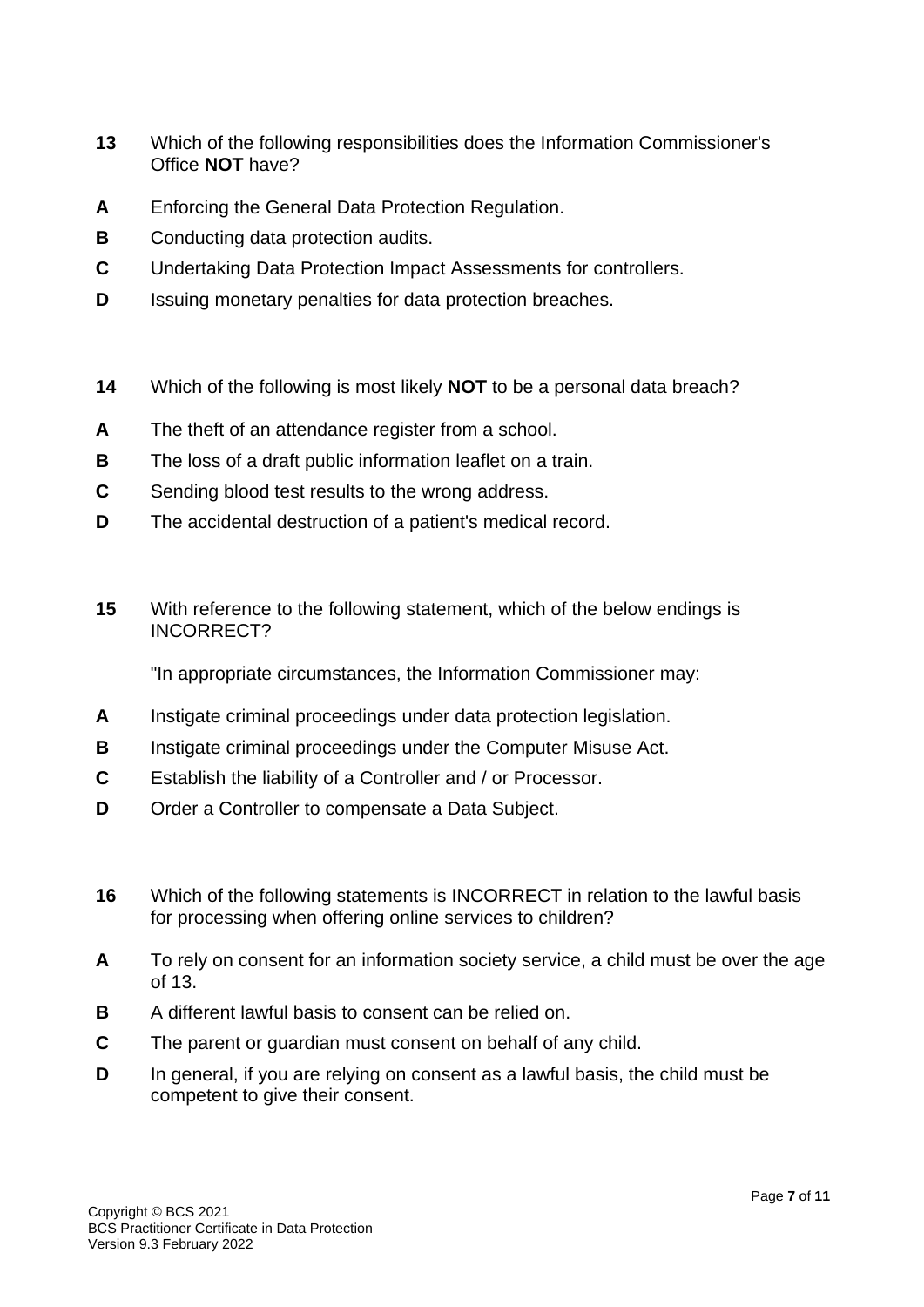- **17** Which of the following statements in relation to the Public Interest Task lawful basis is INCORRECT?
- **A** Can be applied where a task is carried out in the exercise of official authority by a public authority.
- **B** Can be applied where a task is carried out in the public interest by a non-public body.
- **C** There must be a statutory or common law obligation to undertake the task.
- **D** The processing of the information must be necessary.
- **18** The following statements relate to the differences between GDPR and PECR.

Which statement is INCORRECT?

- **A** GDPR applies to all marketing using personal data.
- **B** PECR relates to marketing by electronic means.
- **C** The definition of consent under PECR has been updated by GDPR.
- **D** PECR does not apply to business to business communications.
- **19** What statement **BEST** describes the ICO's Employment Code of Practice?
- **A** It must be followed by employers when complying with data protection legislation.
- **B** It helps employers in applying employment law in relation to their employees.
- **C** It helps employers comply with data protection legislation and encourages them to adopt good practice.
- **D** It is designed to help employees understand their rights in relation to data protection legislation.
- **20** Under the GDPR, which of the following statements is INCORRECT in relation to cookies?
- **A** A person should be able to withdraw consent to use cookies.
- **B** The GDPR applies to the use of any type of cookie.
- **C** Implied consent in relation to cookies is insufficient.
- **D** Websites must provide an option to opt out of cookies.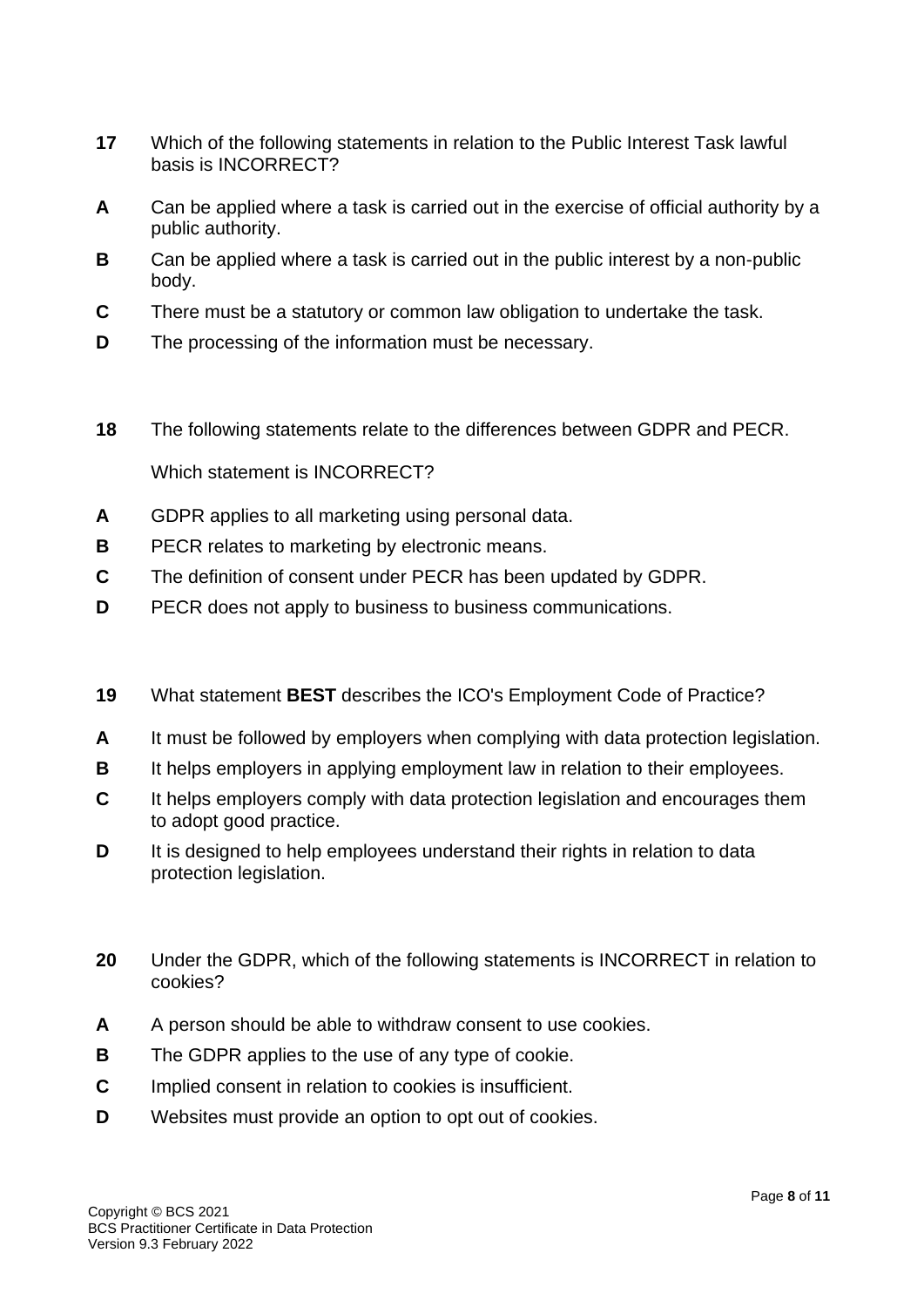**End of Paper**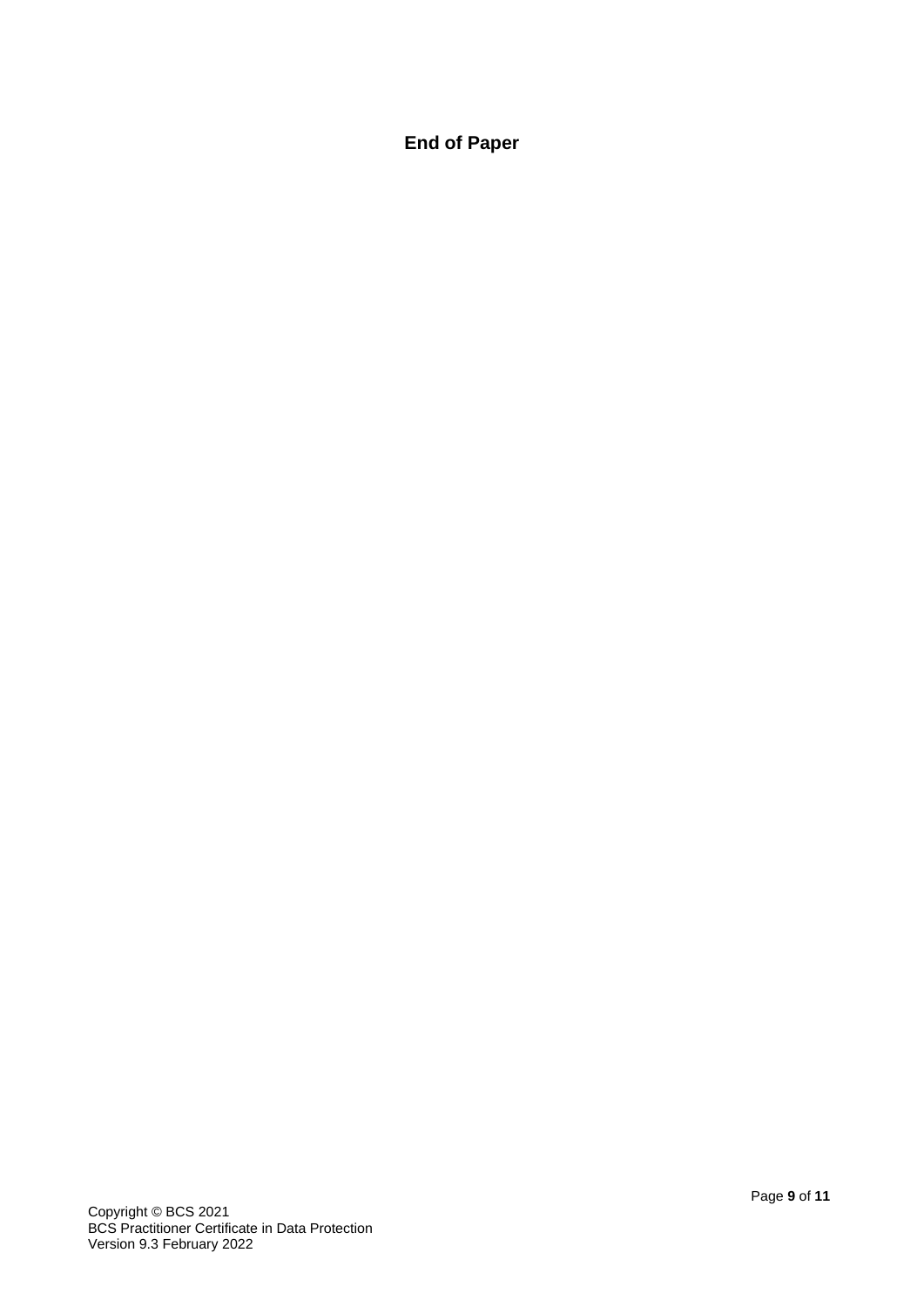## BCS Practitioner Certificate in Data Protection Answer Key and Rationale

| <b>Question</b> | <b>Answer</b> | <b>Explanation / Rationale</b>                                                                                                                                                                                                                                                                                                                         | <b>Syllabus</b><br><b>Section</b> |
|-----------------|---------------|--------------------------------------------------------------------------------------------------------------------------------------------------------------------------------------------------------------------------------------------------------------------------------------------------------------------------------------------------------|-----------------------------------|
| 1               | $\mathbf{C}$  | The state can restrict a person's right to respect a private<br>home and family life and the right to freedom of expression in<br>prescribed circumstances.                                                                                                                                                                                            | LO1.2                             |
| $\overline{2}$  | B             | Under Article 4(14) GDPR the definition of 'biometric data'<br>specifically includes dactyloscopic data (i.e. fingerprints).                                                                                                                                                                                                                           | LO <sub>2.1</sub>                 |
| $\mathbf{3}$    | $\mathbf C$   | It is a legitimate interest of any public authority or other<br>employer to hold information relating to the competence of its<br>employees. It is therefore likely that they can rely on the<br>lawful basis of legitimate interests.                                                                                                                 | LO3.1                             |
| 4               | $\mathsf{A}$  | Th is refers to the Accountability Principle as defined in<br>Article 5(2) of the GDPR.                                                                                                                                                                                                                                                                | LO4.1                             |
| 5               | B             | The purpose of a data protection impact assessment is to<br>identify, assess and mitigate the risks. While some risks may<br>be mitigated completely, it is not the purpose of the<br>assessment to eliminate all risks.                                                                                                                               | LO4.2                             |
| $6\phantom{1}$  | A             | The requirements for the record of processing activity are set<br>out in Article 30. Details of staff training is not a specific<br>requirement.                                                                                                                                                                                                       | LO4.4                             |
| $\overline{7}$  | $\mathbf C$   | Item C clearly does not illustrate the privacy by design and<br>default approach, whereas the other options do. It would be<br>misleading to a data subject to inform them that consent is<br>the lawful basis being relied on, when they intend to continue<br>to process information relying on another lawful basis should<br>consent be withdrawn. | LO4.6                             |
| 8               | D             | Option D is not an obligation of the Processor, as it would be<br>the controller that would determine the purpose of the<br>processing.                                                                                                                                                                                                                | LO5.1                             |
| 9               | D             | A Controller -Processor Agreement does not need to contain<br>details of the processor's staff who will have access to the<br>personal data. All other options are specified by Article 28of<br>the GDPR.                                                                                                                                              | LO5.4                             |
| 10              | $\mathbf c$   | The Schrems II case invalidated the Privacy Shield transfer<br>mechanism between the EU and the USA as data transfers<br>can still happen if an alternative mechanism is used, such as<br>SCCs or BCRs.                                                                                                                                                | LO6.1                             |
| 11              | C             | The right to erasure does not apply to this data. The right to<br>rectification however is likely to apply. The should therefore<br>correct the record and inform the individual that the right to<br>erasure doesn't apply.                                                                                                                           | LO7.1                             |
| 12              | A             | The ICO is a non-departmental public body that reports<br>directly to the United Kingdom Parliament as an independent<br>regulatory office. The other options have elements which are<br>incorrect.                                                                                                                                                    | LO8.1                             |
| 13              | C             | The role of the ICO does not include the undertaking of<br>DPIA's for controllers. This is a responsibility of the<br>Controller.                                                                                                                                                                                                                      | LO8.2                             |